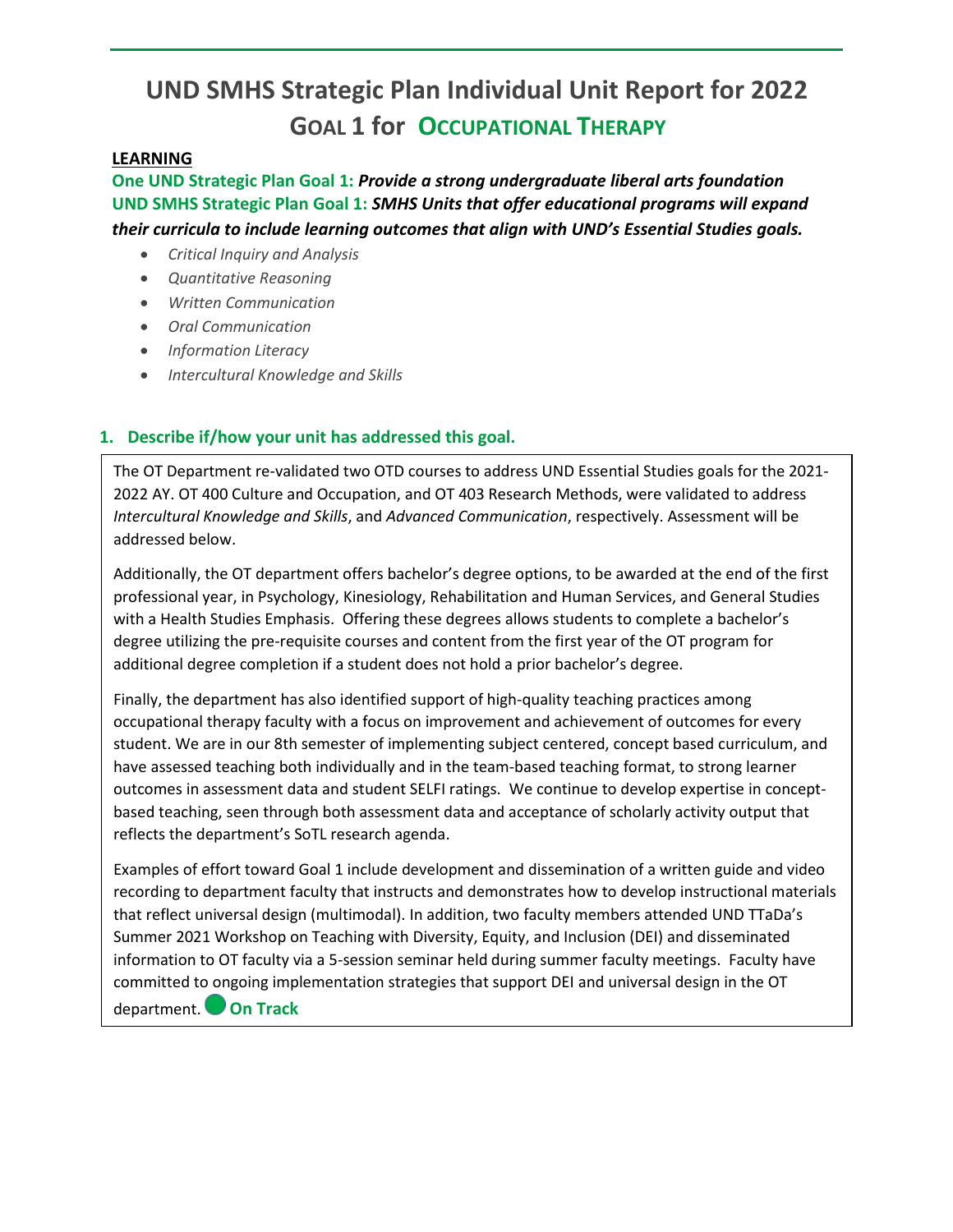### **2. Describe how your efforts are measured/assessed.**

The OT Department has selected eMedley as the primary assessment tool for tracking of program accreditation standards outcomes on a course by course basis. Selected learning assessments for each course are tracked through loading of graded student rubrics to assess students' mastery of accreditation standards for OT education, as well as course objectives, and departmental broad-ability outcomes (BAOs). Additionally, exams are conducted through the ExamN platform, and each exam item is linked to an identified course objective, ACOTE standard, or department BAO. This allows for real-time tracking of mastery of entry-level clinical skill across the curriculum, and indicates when and where changes are warranted.

Data collection and analysis of designated assignments for OT 400 and OT 403 are conducted yearly through eMedley. In OT 400, Intercultural Knowledge and Skills, and Critical Inquiry and Analysis were assessed through the Final Goal Reflection paper, which analyzes the student's understanding of their own cultural competency progression through the course, and how that understanding relates to their interactions with others professionally, and in the larger society. In OT 403, Critical Inquiry and Analysis, Written Communication, and Information Literacy were assessed through students' development of a Critically Appraised Topic (CAT). The CAT requires students to analyze current evidence on a designated clinical topic, select and synthesize the evidence in a clinical scenario and supporting literature review, and then develop this synthesis into a "bottom-line" clinical significance statement for occupational therapy practitioners. The OT Department CATs became available in the Scholarly Commons beginning in summer 2020 and will be available yearly moving forward. Data presented to the department by the SMHS Library Resources staff indicates that OT department downloads of student-generated work on the Scholarly Commons number in the thousands monthly.

With regard to validation of Essential Studies, an OT 400 faculty member was selected to participate in the TTADa Creating an Inclusive Classroom workshop in May 2021. During this process, the faculty member incorporated pedagogical methods that most fully support the assigned essential studies component Intercultural Knowledge and Skills. Per the contracted agreement, the faculty member developed a revised learning assessment that will be tracked as indicated above to demonstrate increased learner outcomes in the indicated IKS components.

Finally, numerous faculty members from both campuses had presentations accepted at national and regional conferences in the 2021 calendar year, including the AOTA Education Summit, AOTA INSPIRE, Northern Rocky Mountain Educational Research Summit, and others. Presentation allows department faculty to share strategies and insights in OT education delivery with colleagues from other institutions, and promote the department's SoTL agenda. The department noted 11 accepted SoTL presentations, with 18 in-progress, by end of fall 2021.

#### **3. How were the data analyzed and what were the outcomes?**

The eMedley platform allows for course-by-course tracking of accreditation standards and essential studies outcomes, in a variety of report formats based on the data entered for student assignments and examinations. The analysis of student mastery of content is reviewed by the course director, the coordinator of OTD education, the department curriculum committee, and ultimately the faculty as a whole at the end of each semester. Where concerns are noted, discussion with the identified personnel occur, and changes are made. At this time, while student outcomes on accreditation standards are in progress for the OTD program, no standards have been identified as unaccounted for. Essential studies outcomes are determined as met, and a report will be made available to the Essential Studies Committee when requested.